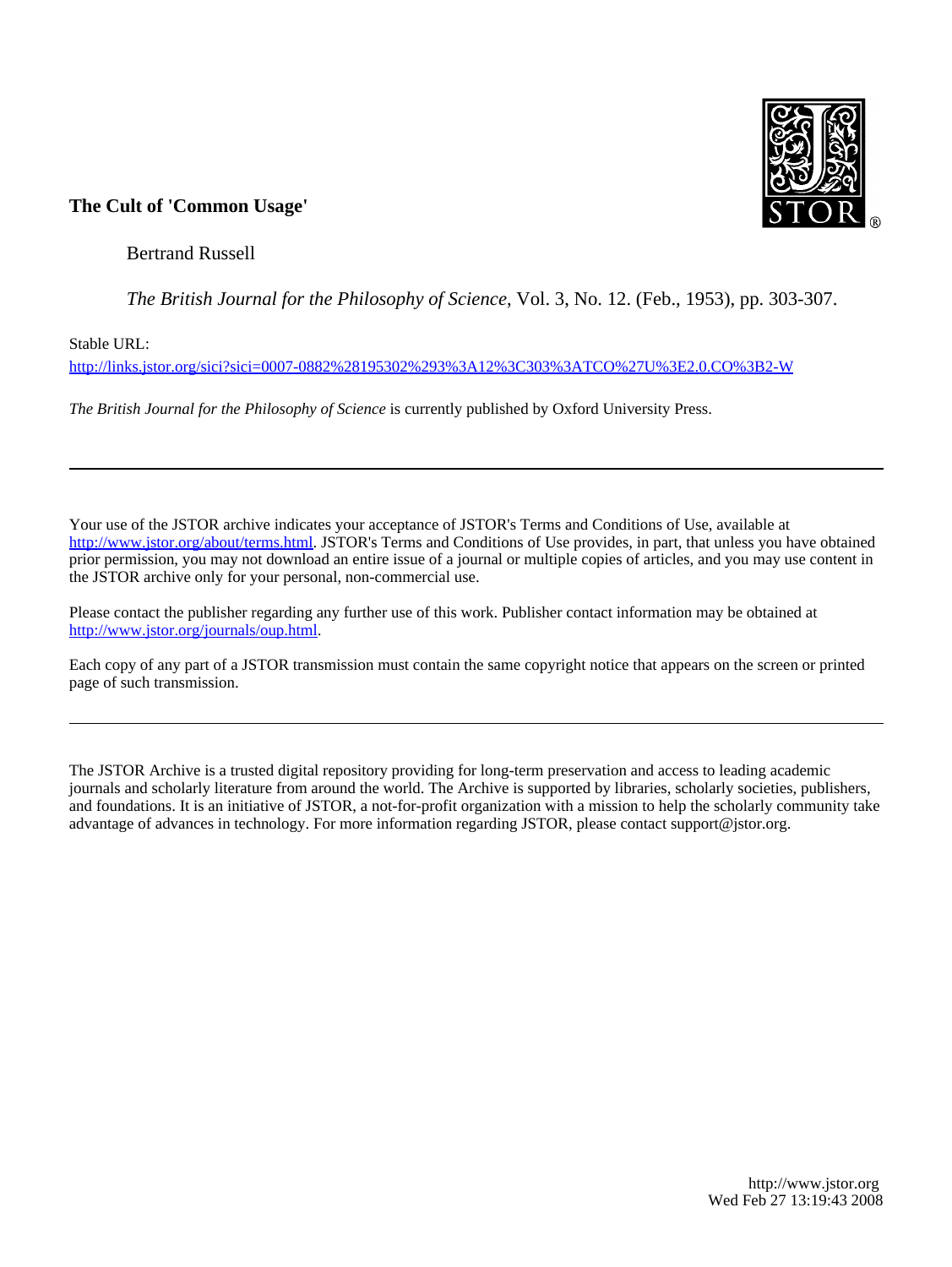## The British Journal for the Philosophy of Science

VOLUMEI11 FEBRUARY, **1953** No. 12

## THE CULT OF 'COMMON USAGE'\*

## **BERTRAND RUSSELL**

THE most influential school of philosophy in Britain at the present day maintains a certain linguistic doctrine to which I am unable to subscribe. I do not wish to misrepresent this school, but I suppose any opponent of any doctrine is thought to misrepresent it by those who hold it. The doctrine, as I understand it, consists in maintaining that the language of daily life, with words used in their ordinary meanings, suffices for philosophy, which has no need of technical terms or of changes in the signification of common terms. I find myself totally unable to accept this view. I object to it because :

- **(I)** It is insincere ;
- *(2)* It is capable of excusing ignorance of mathematics, physics, and neurology in those who have had only a classical education ;
- **(3)** It is advanced by some in a tone of unctuous rectitude, as if opposition to it were a sin against democracy ;
- (4) It makes philosophy trivial ;
- **(5)** It makes almost inevitable the perpetuation among philosophers of the muddle-headedness they have taken over from common sense.

**(I) Insincerity.** I will illustrate this by a fable. The professor of Mental Philosophy, when called by his bedmaker one morning, developed a dangerous frenzy, and had to be taken away by the police in an ambulance. I heard a colleague, a believer in ' common usage ', asking the poor philosopher's doctor about the occurrence. The doctor replied that the professor had had an attack of temporary psychotic instability, which had subsided after an hour. The believer in ' common usage ', so far from objecting to the doctor's language,

<sup>\*</sup> Received **7.** xi. **<sup>52</sup>**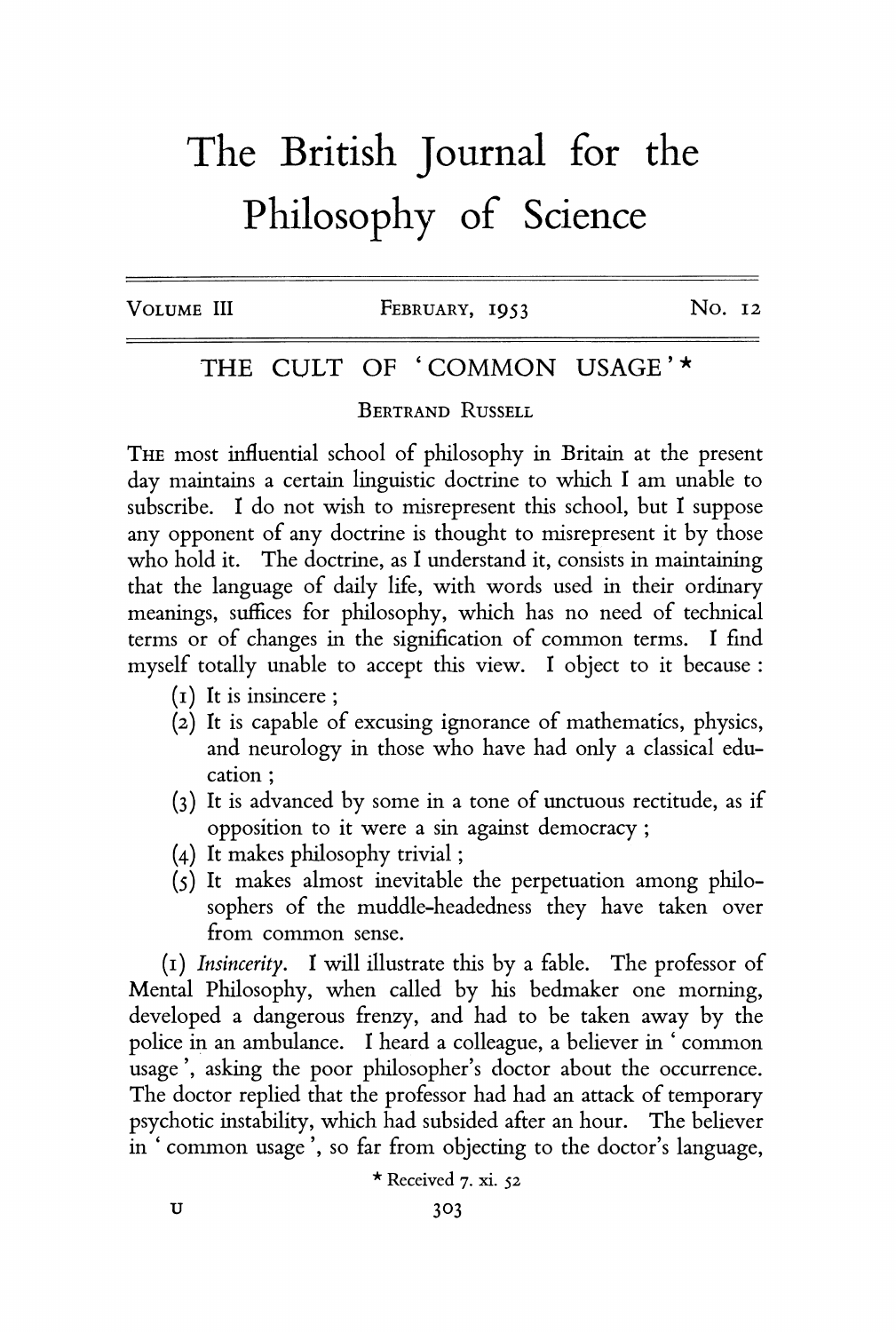repeated it to other enquirers. But it happened that I, who live on the professor's staircase, overheard the following dialogue between the bedmaker and the policeman :

*Policeman* : 'Ere, I want a word with yer.

Bedmaker: What do you mean? 'A word'? I ain't done nothing.

*Policeman* : Ah, that's just it—Yer ought to 'ave done something. Couldn't yer see the pore gentleman was mental ?

*Bedmaker*: That I could. For an 'ole hour' e went on something chronic. But when they're mental you can't make them understand.

In this little dialogue, 'word', 'mean', 'mental', and ' chronic' are all used in accordance with common usage. They are not so used in the pages of *Mind* by those who pretend that common usage is what they believe in. What in fact they believe in is not common usage, as determined by mass observation, statistics, medians, standard deviations, and the rest of the apparatus. What they believe in is the usage of persons who have their amount of education, neither more nor lessless is illiteracy, more is pedantry-so we are given to understand.

*(2) An excirse for ignorance.* Every motorist is accustomed to speedometers and accelerators, but unless he has learnt mathematics he attaches no precise significance to ' speed ' or ' acceleration '. If he does attach a precise significance to these words, he will know that his speed and his acceleration are at every moment unknowable, and that, if he is fined for speeding, the conviction must be based on insufficient evidence if the time when he is supposed to have speeded is mentioned. On these grounds I will agree with the advocate of common usage that such a word as 'speed', if used in daily life, must be used as in daily life, and not as in mathematics. But then it should be realised that 'speed' is a vague notion, and that equal truth may attach to all three of the statements in the conjugation of the following irregular verb :

'I was at rest' (motorist),

' You were moving at 20 miles an hour ' (a friend),

' He was travelling at 60 miles an hour ' (the police).

It is because this state of affairs is puzzling to magistrates that mathematicians have abandoned common usage.

(3) Those who advocate common usage in philosophy sometimes speak in a manner that suggests the *mystique* of the ' common man'. They may admit that in organic chemistry there is need of long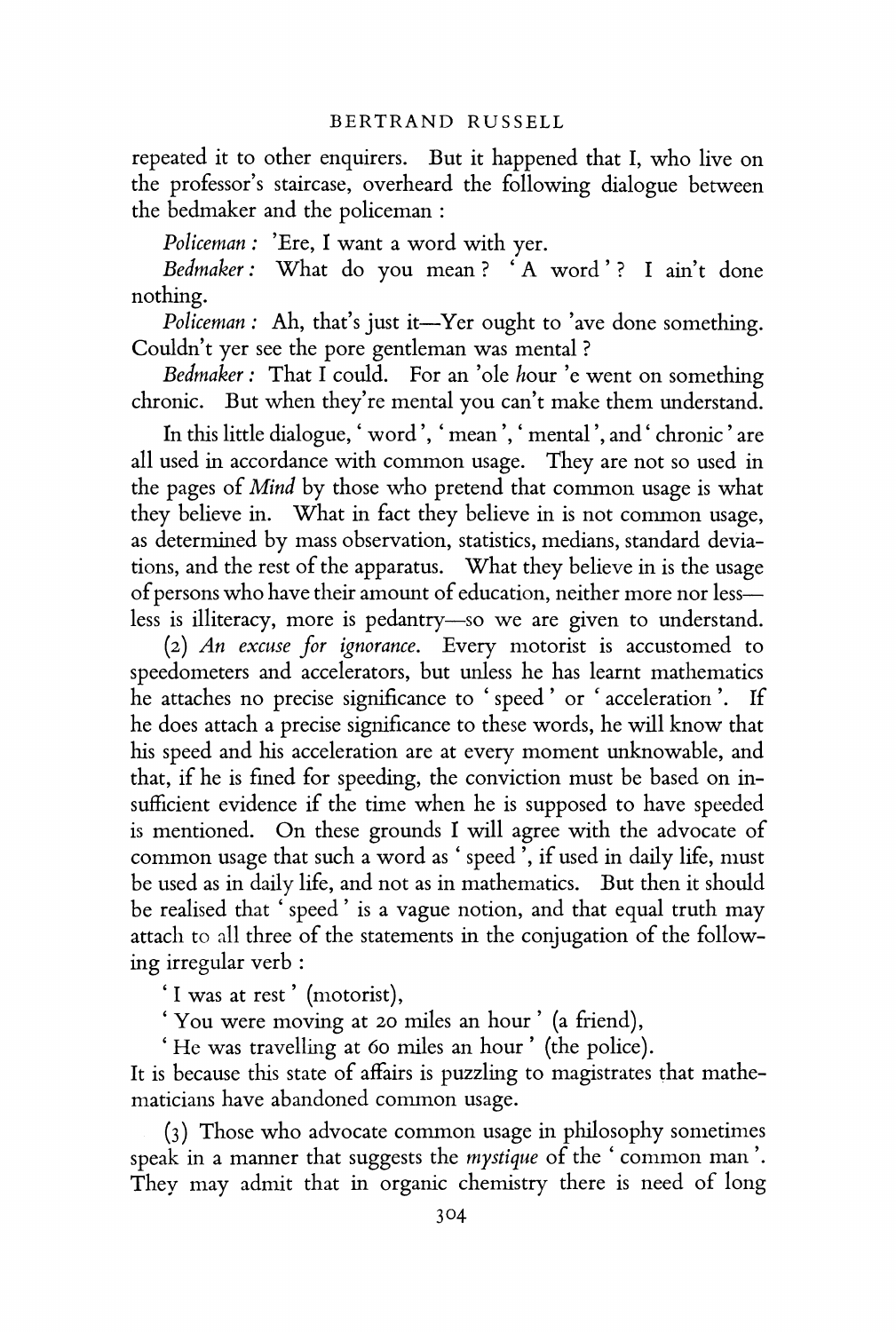words, and that quantum physics requires formulae that are difficult to translate into ordinary English, but philosophy (they think) is different. It is not the function of philosophy-so they maintainto teach somethng that uneducated people do not know ; on the contrary, its function is to teach superior persons that they are not as superior as they thought they were, and that those who are really superior can show their skill by making sense of common sense.

It is, of course, a dreadful thing in these days to lay claim to any kind of superiority except in athletics, movies, and money-making. Nevertheless I will venture to say that in former centuries common sense made what we now think mistakes. It used to be thought that there could not be people at the antipodes, because they would fall off, or, if they avoided that, they would grow dizzy from standing on their heads. It used to be thought absurd to say that the earth rotates because everybody can see that it doesn't. When it was first suggested that the sun may be as large as the Peloponnesus, common sense was outraged ; but all this was long ago. I do not know at what date common sense became all-wise. Perhaps it was in 1776 ; perhaps in 1848 ; or perhaps with the passing of the Education Act in 1870. Or perhaps it was only when physiologists such as Adrian and Sherrington began to make scientific inroads on philosophers' ideas about perception.

(4) Philosophy, as conceived by the school I am discussing, seems to me a trivial and uninteresting pursuit. To discuss endlessly what silly people mean when they say silly things may be amusing but can hardly be important. Does the full moon look as large as half a crown or as large as a soup plate ? Either answer can be proved correct by experiment. It follows that there is an ambiguity in the question. A modern philosopher will clear up the ambiguity for you with meticulous care.

But let us take an exampie which is less unfair, say the question of immortality. Orthodox Christianity asserts that we survive death. What does it mean by this assertion ? And in what sense, if any, is the assertion true ? The philosophers with whom I am concerned will consider the first of these questions, but will say that the second is none of their business. I agree entirely that, in this case, a discussion as to what is meant is important and highly necessary as a preliminary to a consideration of the substantial question, but if nothing can be said on the substantial question it seems a waste of time to discuss what it means. These philosophers remind me of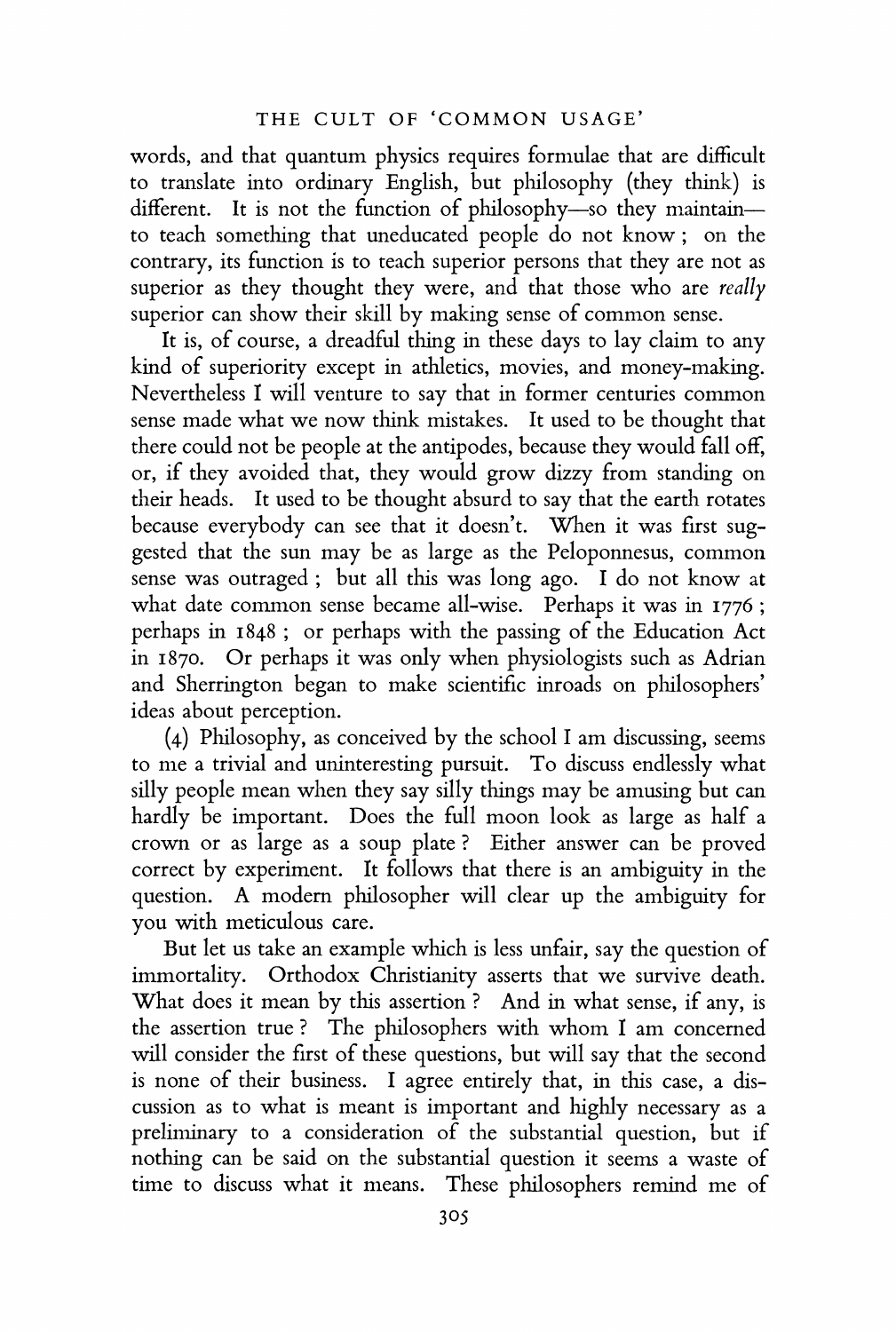the shopkeeper of whom I once asked the shortest way to Winchester. He called to a man in the back premises :

' Gentleman wants to know the shortest way to Winchester.'

' Winchester ? ' an unseen voice replied.

' Aye.'

' Way to Winchester ? '

' Aye.'

' Shortest way ? '

' Aye.'

' Dunno.'

He wanted to get the nature of the question clear, but took no interest in answering it. This is exactly what modern philosophy does for the earnest seeker after truth. Is it surprising that young people turn to other studies ?

**(5)** Common sense, though all very well for everyday purposes, is easily confused, even by such simple questions as ' Where is the rainbow?' When you hear a voice on a gramophone record, are you hearing the man who spoke, or a reproduction ? When you feel a pain in a leg that has been amputated, where is the pain ? If you say it is in your head, would it be in your head if the leg had not been amputated ? If you say yes, then what reason have you ever for thinking you have a leg ? And so on.

No one wants to alter the language of common sense, any more than we wish to give up talking of the sun rising and setting. But astronomers find a different language better, and I contend that a different language is better in philosophy.

Let us take an example. A philosophy containing such a large linguistic element cannot object to the question : What is meant by the word ' word'? But I do not see how this is to be answered within the vocabulary of common sense. Let us take the word 'cat', and for the sake of definiteness let us take the written word. Clearly there are many instances of the word, no one of which is the word. If I say 'Let us discuss the word " cat",' the word ' cat ' does not occur in what I say, but only an instance of the word. The word itself is no part of the sensible world ; if it is anything, it is an eternal super-sensible entity in a Platonic heaven. The word, we may say, is a class of similar shapes, and, like all classes, is a logical fiction.

But our difficulties are not at an end. Similarity is neither necessary nor sufficient to make a shape a member of the class which